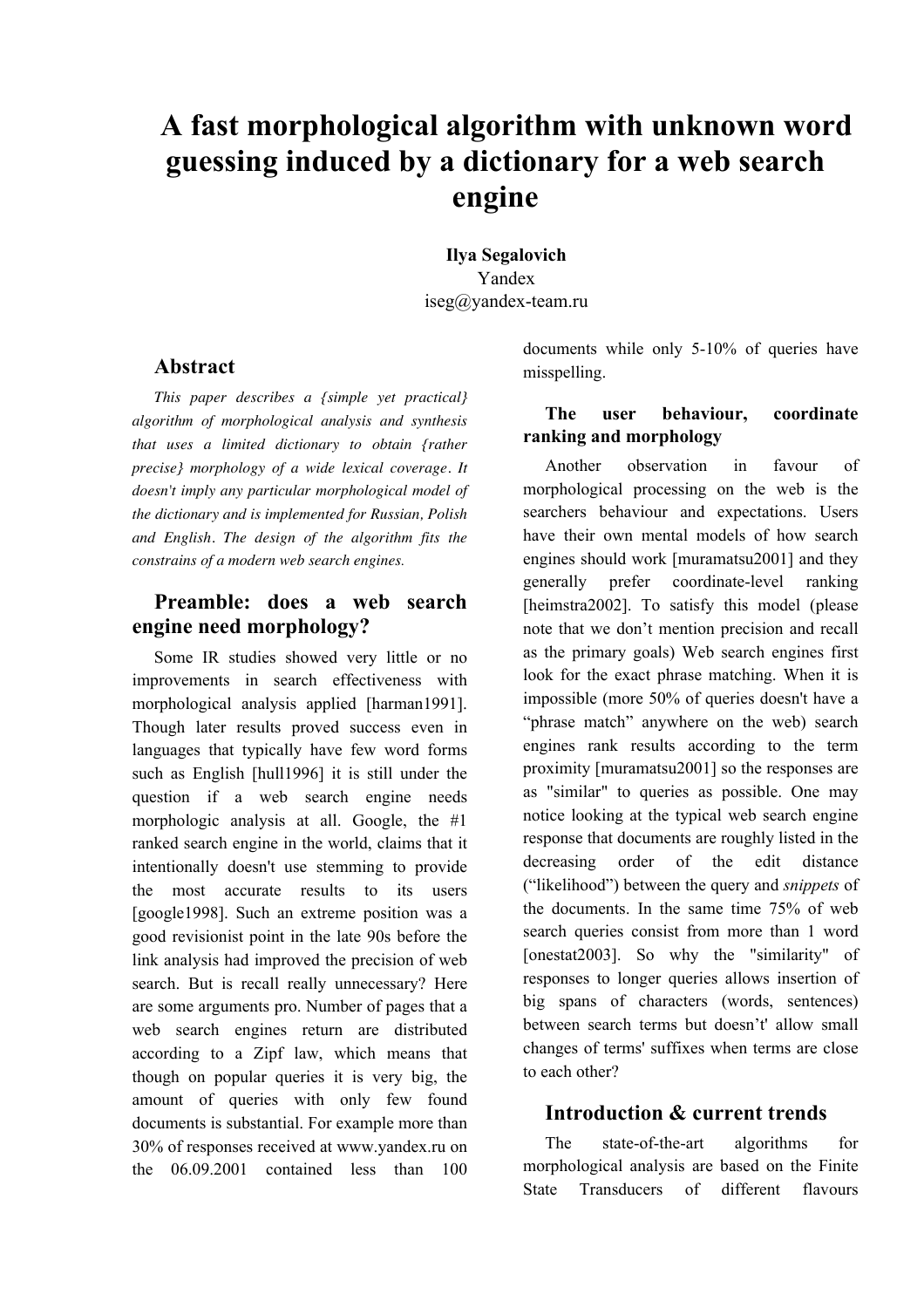([kimo1983], [kartunen1992], [mohri2000], [daciuk2000]), where phonological rules are described by hand and each word from the dictionary is assigned its corresponding (inflectional/derivational) model. These transducers allow both analysis and synthesis of the word forms; they are very fast and robust. Unfortunately number of unknown lexical items brought from the web with every crawl are very big and can be estimated by Heaps law  $V_R = Kn^{\beta}$ , where  $V_R$  is the portion of the vocabulary represented by the instance text of size n. K and  $\beta$  are free parameters determined empirically. On the web β is closer to 1.0 than to 0.5 due to (un) intentional misspellings, foreign words, privately invented words such as taken from *blogs* etc. This means that the dictionary grows sub linear with grow of index. One approach here is simply to ignore all the words that are not from main dictionary [www.aport.ru] hoping that the coverage will suffice.

Recently the problem of the morphological analysis of the unknown words draws more attention mostly from the success in unsupervised learning of morphology from the corpora itself. [Jackuemin1997] analysed statistics of *k-n conflations* (where k – length of the hypothesized suffix, usually 3 letters, and  $n$ the width of the context window – usually 2 words) and obtained decent results compared to Lovins and Porter famous hand-made stemmers ([lovins1968], [porter1980]). [gaussier1999] used similar approach (*p-similarity* – the number of common letters between two words) to learn derivational morphological families and even derivational trees. The more generalized approaches of corpus suffix analysis are presented in [goldsmith2001] and [snover2002]. They use MDL (Minimum Description Length) principle, known from theory of information, to produce the set of stems, signatures (paradigms) and affixes that can be encoded in the minimal number of bits [goldsmith2001] or that are most probable (Brent) thus making morphological description of corpus minimal in some sense. Linguistica [goldsmith2001] is also a publicly available tool that we will use later in this paper.

Another promising approach [schone2001] makes use of word contexts to distillate hypothesized models obtained from pure suffixal analysis. It uses the primitive of *PPMV — pair of potential morphological variants* and measures *semantic similarity* between them, which is understood as the normalized correlation between their vectors in the latent semantic space (which in fact is word-to-wordneighbours matrix factorised with the help of LSI).

All of the approaches mentioned above are unsupervised in a sense that they don't use any prior knowledge about a language and its morphological models. Unfortunately there are at least two obstacles that don't let direct use of the unsupervised methods in Web search engines as is. The first is the quality of the morphology of the most used words that must be as precise as possible. The second is that the complicating of index updates: index is distributed over hundred and thousands of computers, so the morphological interpretation of the new words that appear in daily crawls must not change too often or it may require daily patching of the index. It worth noting that if a language has a web corpus substantial enough to be of a public interest and of a commercial search engine to strive on, it usually has plenty of dictionaries that already accumulated some knowledge. For example widespread spelling tools that use compact description of all possible word forms such as [ispell] or [aspell] have dictionaries for 37 and 26 languages respectively. Of course the task of the compact listing of all allowed forms in a language is not exactly the task of describing all words and its respecting paradigms, nevertheless these dictionaries are successfully used in the web search engines ([mnogosearch], [glimpse], [aspseek] etc). Important observation about existing dictionaries that they always (and hopefully correct) describe the most frequently used words of the language. Here we suppose that all the complex and non-trivial [inflectional/derivational] models always belong to the most used words of the language -- which is in fact another law of Zipf -- "the greater the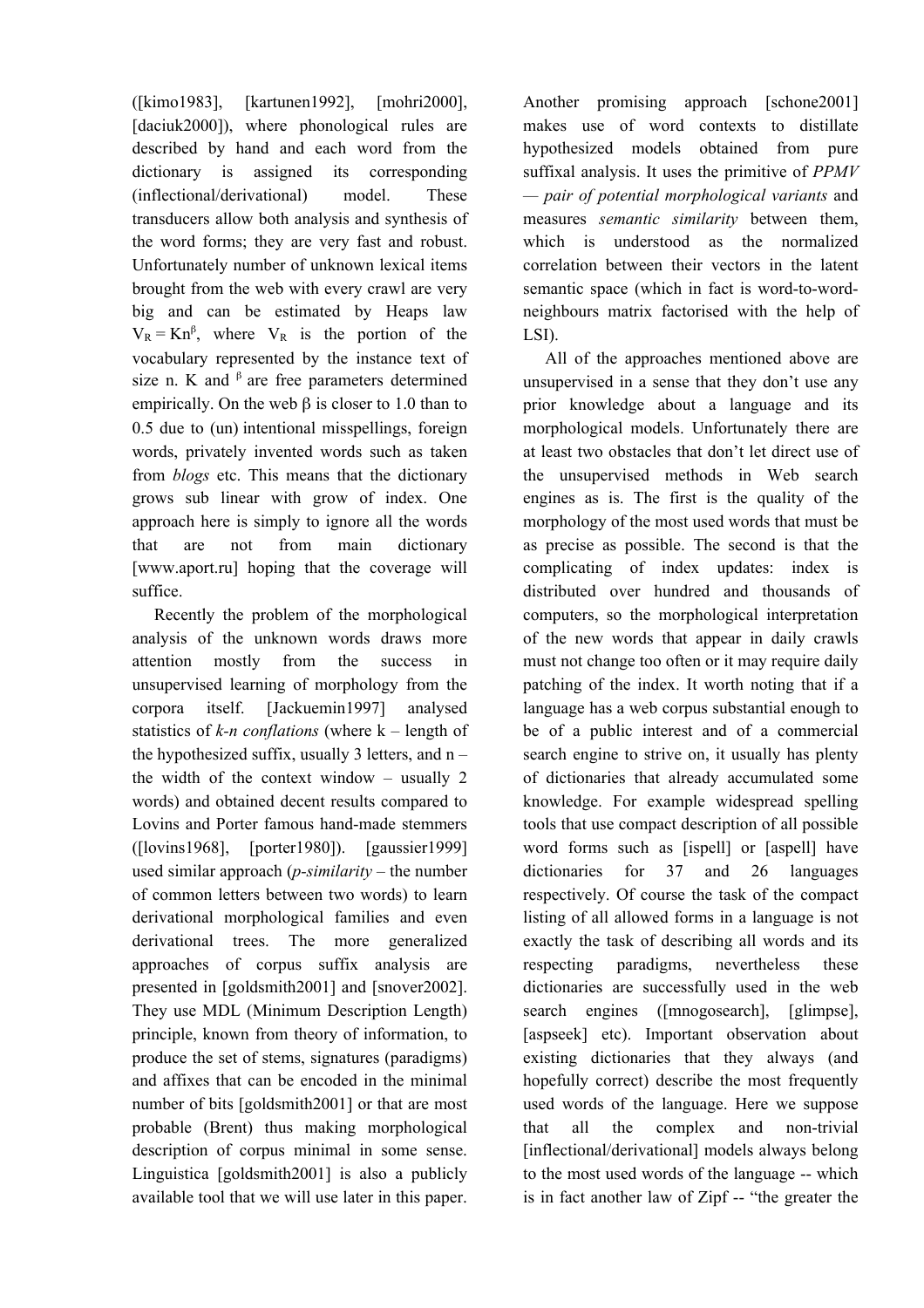frequency of a word, the greater the number of morphologically complex forms it will be used in" [manning1999]).

The idea of applying a relatively small dictionary to guess new words morphology is not new. For example [woods1999] used a set of aggressive rules together with a small lexicon to improve lexical coverage, [mikheev1995] presented a technique of automatic acquisition of unknown words morphology through a general-purpose lexicon and word frequencies, the classic Russian morphology algorithm [belonogov1985] used the same dictionary both for known and unknown words, also all the FST machines allow to write catch-all rules for the words that are not in the dictionary. While the process of describing particular word morphology seem to be deterministic, the catchall rules are rather hard to write and debug. The example of applying a one-time learning procedure together with the existing morphological dictionary to the corpus in order to obtain morphological guesser is presented in [kovalenko2002].

The approach described here is based on [segalovich1998] and uses a very simple idea of morphological similarity. Unknown word morphology is taken from all the closest words from dictionary, where the closeness is the number of letters on its end. From the [belonogov1985] approach it differs in that it doesn't choose one variant, but rather take all possible variants that have the same common length, and unlike [kovalenko2002] it uses for the induction of the hypothesizes the whole dictionary not just N several last letters of stems. To build such dictionary we don't need to know the morpheme structure or any particular formalism of any particular morphology, the compiler accepts input in the form of full listing of all word paradigms from the dictionary. If the grammar tags are available they are accepted either. Such a dictionary is be able not only to analyse known words, but also to synthesize all forms both known and hypothesized. The algorithmic idea behind this algorithm is that after we analysed the word trying to find its exact form in the dictionary we already have

enough information (we already looked at all its letters) to find the most probable inexact equivalent. The FST approach also use one precompiled automata with exact and catch-all rules but unlike [Karttunen1992] we don't require catch-all rules, we rather consider them harmful and completely rely on the probabilistic nature of the unknown words analysis. This is the idea of the algorithm – use deterministic knowledge when possible (for all the 'known' words) and probabilistic approach when the exact interpretation is not available.

An interesting application of this algorithm is the combined dictionary of several languages which is useful in the situations when the language is ambiguous, so the combined dictionary will choose the most likely morphological interpretations based on the likelihood to all words of all languages. (Such a combined Polish-English dictionary is used in our experimental project at www.yandex.pl as a part of the query interpretation).

# **Design issues**

There are some questions about morphological model and algorithms that must be answered before we describe the algorithm itself. All of them originate from the nature of the information retrieval or from the technical requirement of search engines. What kind of morphological analysis to perform: inflectional or derivational? Are grammar tags (or POS tags) required as a result of analysis? Do we need stems (roots) or the base form (in other words - do we need stemming or lemmatisation)? How unknown words are processed? Shall we use the context of words to help analysis? Is the analysis corpus-dependent and if it is, to what degree? To fully answer to all of these questions we will need a much longer paper, in short the answers are: inflectional, no grammar tags, lemmatisation, no context built in morphology. Here is very a short reasoning.

*Inflectional morphology.* For the sake of precision we don't want derivational morphology, though the difference is often very subtle; consider for example *aspect, gender of nouns, diminutive forms*.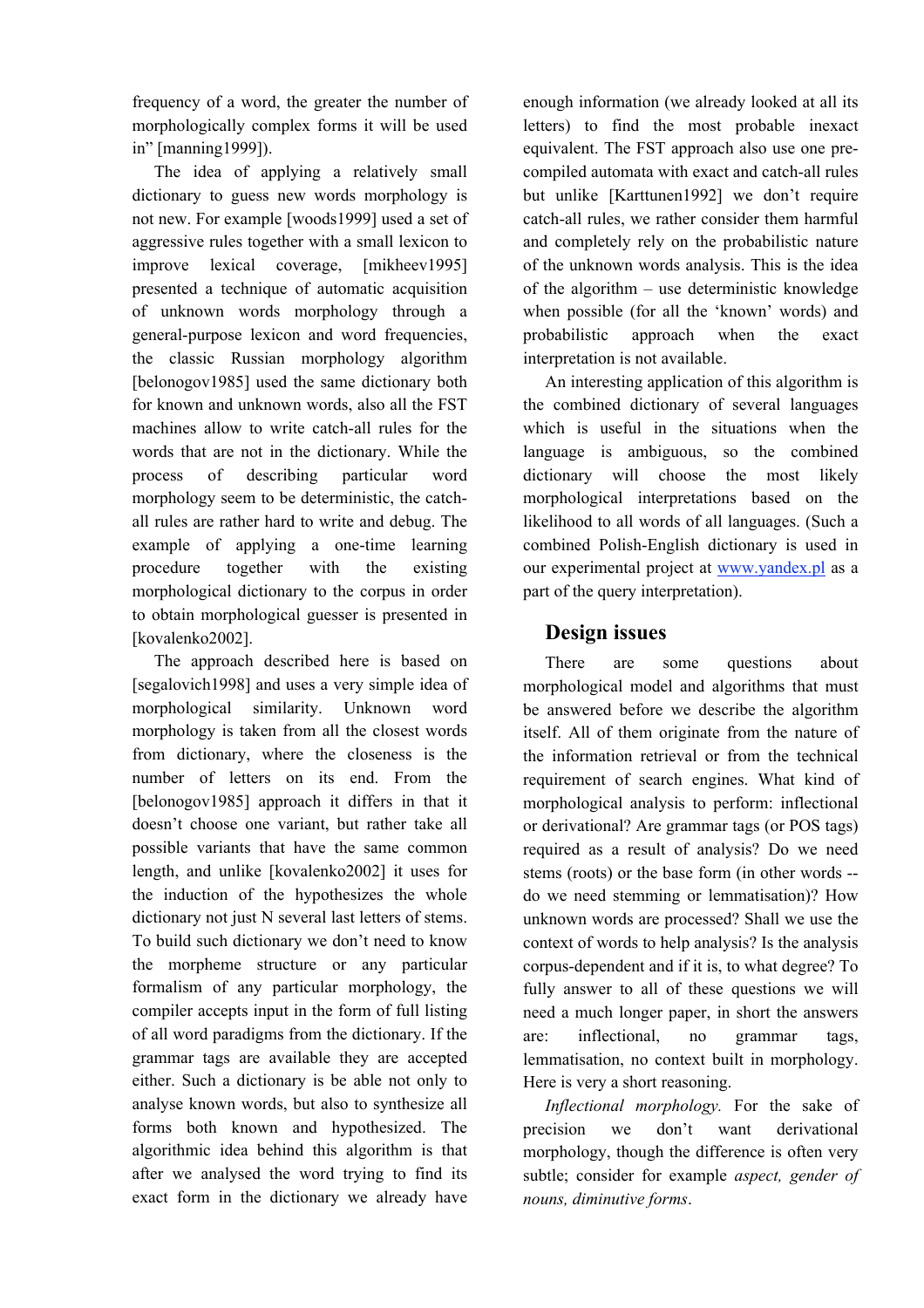*No grammar tags*. Different languages have different morphology with different grammar systems and search engine often can't distinguish nor the language of the queries (people never choose appropriate switches) neither of the document (consider multilingual document, technical documents, etc). So the index keys should have purely textual representation without any grammar ot language tags.

*Lemmas not stem.* Stemming is not only connects different parts of speech or derivational forms (that we don't want) but also produce spurious conflations. So search engines usually need the dictionary forms as a result of morphological analysis. That in turn opens the question of disambiguation between them even if we completely drop POS tags; consider *stocking -> (stock OR stocking).*

*Context analysis*. The morphological algorithm itself must not rely on the word context or on the assumption that all the words will be submitted strictly in the order of the text flow. The indexing speed requirements of modern search engine may not permit this (their speed is about 50-100 documents per second [najork2001]), the morphological module is often called in multi-threaded environment once per word form met anywhere in the portion of texts.

*Ambiguity*. It's important to note that ambiguity won't cost more than 10-20% of the index size. And the linguistic disambiguation is impossible in short queries (in fact nonlinguistic disambiguation is much more successful by coordination ranking).

# **Algorithm**

The dictionary is represented as a set of *tries* [cormen1990] of inverted stems and a *trie* of all possible suffixes. The boundary between stem and suffix is taken either from the input file if it is explicitly presented or computed automatically as the length of the common part of all word forms in the paradigm. Here is the description of the algorithm.

1. Sink into word from the right end using the *trie* of all possible suffixes. As a result we

have all possible positions of stem/suffix boundary in a single pass

2. Start with the deepest possible stem/suffix boundary and perform the steps 3-7

3. Use two last letters of a possible stem as an index to obtain an appropriate stem *trie*. If no stem has last two letters like this go to the next stem/suffix boundary

4. Sink into the appropriate stem trie and try to find the terminal leaf at the edge of the word collecting all the branching points in a single pass

5. *Dictionary word*. If there is a terminal leaf at the edge of the word compare the corresponding inflectional model (its identifier is stored in the stem trie as a special letter after the first letter of a stem) with the word suffix. If it matches it means we found the dictionary word

6. *Unknown word*. If there is no terminal at the edge of the word or the inflectional model doesn't match to the suffix then perform the next steps

7. Traverse all the previously collected branching point of the stem trie starting from the deepest one and find all the candidate stems which can be models for the given unknown word. Check their inflectional models against the given suffix

The algorithm supports 2 additional modes: check only dictionary words; find only one candidate (this is useful to conform one-to-one stemming).

Speed up. We cut traversing as early as we can with the use of 'best candidate' metrics i.e. the number of common letters at end of the word between the given word and a model candidate. All the branching points in a trie that have only one inflectional model below are marked, so it helps to limit traversing.

**Learning.** Some heuristics that was learned and now built into algorithm are: the resulted stem must contain a vowel, model stems must have a productive POS tag (when available), there must be minimum stem length, there must be minimal common part of an example and unknown word, the model paradigm must have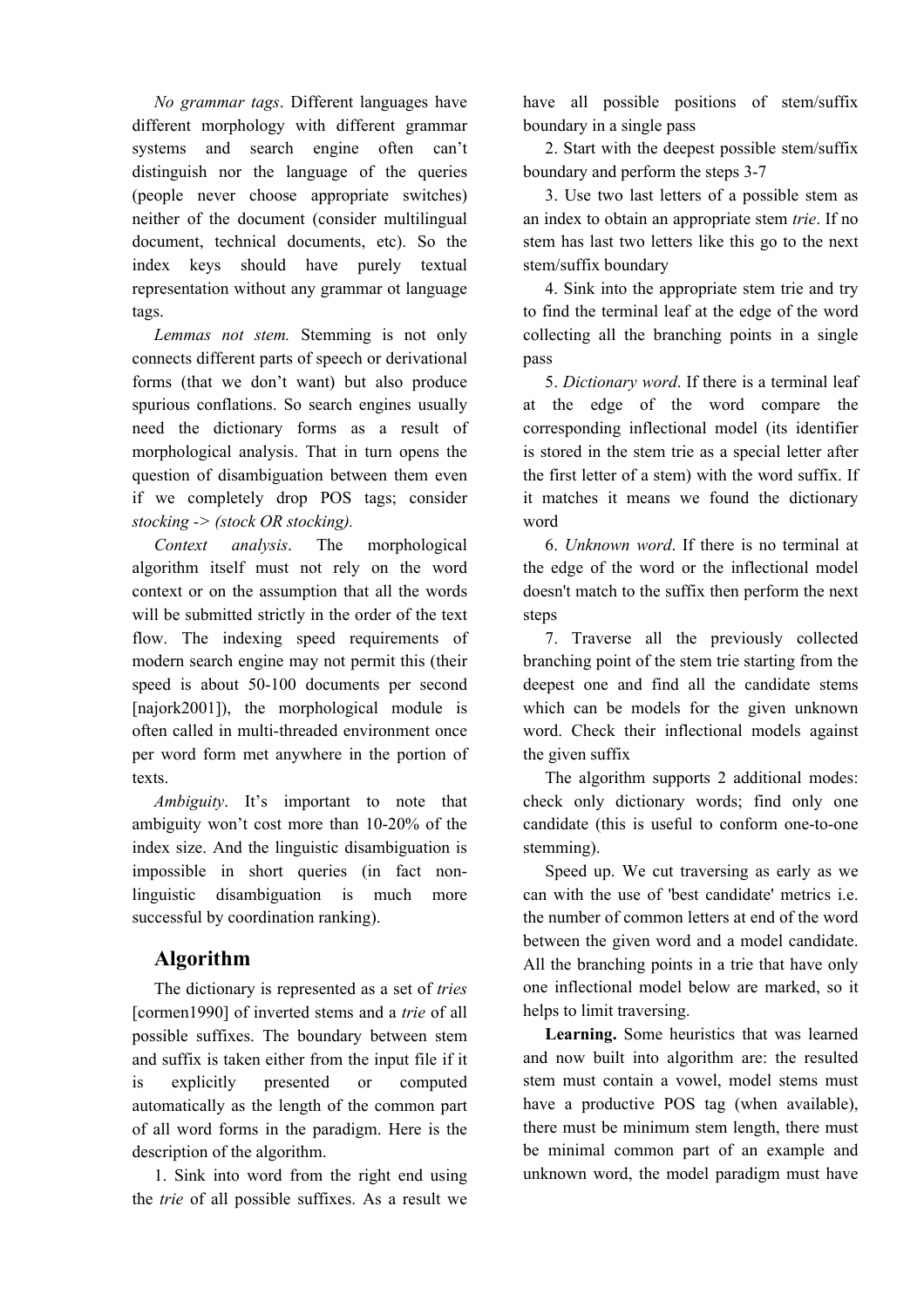minimal frequency (e.g. met at least twice in the dictionary).

It's also quite useful [segalovich1998] to use the corpus statistics to do some basic disambiguation and eliminating of extra morphological variants: remove lemmas with paradigms fully 'nested' into paradigms of the other lemmas (if we met *shmocking->(shmock | shmocking)*, *shmockings-> (shmocking),* but not *shmock* or *shmocked* we can drop the lemma *shmock*; or as an opposite if we met *shmocking*, *shmock* and *shmoked* but not *shmockings* we can drop the lemma *shmocking*), prefer paradigms with more frequent lemmas, prefer paradigms that contain lemma in the corpus, etc. These and other heuristics may be obtained through the learning by corpus. Anyway, in this paper we concentrate on the quality of the morphology itself, and don't consider disambiguation phase as a part of it.

# **Experiment**

Though our dictionary is implemented for several languages (theoretically for all that have full paradigm dictionaries, in practice – only Russian, Polish, and English) we have chosen to measure its quality for Russian. First of all there are very few comparisons available for Russian morphology, especially for the guessers. In the last years at least 3 new tools appeared that cope with Russian morphology. The new version of Porter stemmer [snowball] uses hand written set of rules in a special 'snowball' language and is available for Russian. The Linguistica [goldsmith2001] learns morphology from the corpus. The 'stemka' [kovalenko2002] is a Russian and Ukrainian morphological guesser that was built with the help of the full-fledged morphological module based on [Zaliznak1980] and the collected corpus statistics. Because it produces several variants of stems for each word we consider two extreme variants it produces: the deepest or the *aggressive*, and the shallowest or the *conservative*. The 'mystem' is the algorithm presented here (it was originally designed in 1996 as a part of Yandex search engine development), it uses the full dictionary

[Zaliznak1980] as a guessing machine in a sense described above.

Another part of the experiment is the corpus with the canonical mappings between word forms. For this purpose we took recently appeared www.ruscorpora.ru [ruscorpora2003] that is currently 1302329-words morphologically annotated corpus of Russian. Like CELEX or Brown corpus it contains lemmas, POS and other grammar tags for each word etc. Currently it contains 130823 different words {and consists from two parts: from which the second part (834255 words) is obtained with the help of the independent morphosyntactic tool, while the smaller one (468074 words) was pre-processed with mystem, so we didn't consider it in the following study}.

It's a very vague subject how to compare the quality of morphological processors for IR purposes. The obvious measures are overstemming and understemming indexes (UI and OI) that should be obtained as a result of such experiment [Paice1996]. The traditional approaches apply different morphology to the same search engine and try to estimate the gain or loss on the precision and recall. It is hardly relevant mostly because of no-sense meaning of the precision and recall on the web and of the different way of how search engines incorporate morphology. Another approach is to compare the mappings (PPMVs [Shone2000]) to some canonical mappings for example hand-coded in the tagged corpus. This approach heavily depends on the grammatical model chosen by corpus editors – what they consider derivation and what they consider inflection for example (in Russian the common misjudgements between linguists are participles vs. verbs, different aspects, adverb vs. adjective, passive voice etc). The ideal measure would be the semantic similarity between variants of PPMV. The semantic similarity is often seen as a contextual interchangeability [manning1999] and as such was used in [Shone2000] to distillate spurious PPMVs. Unfortunately in richly inflected languages the context itself is syntactically dependent on the studied form so it's impossible to use the context words as is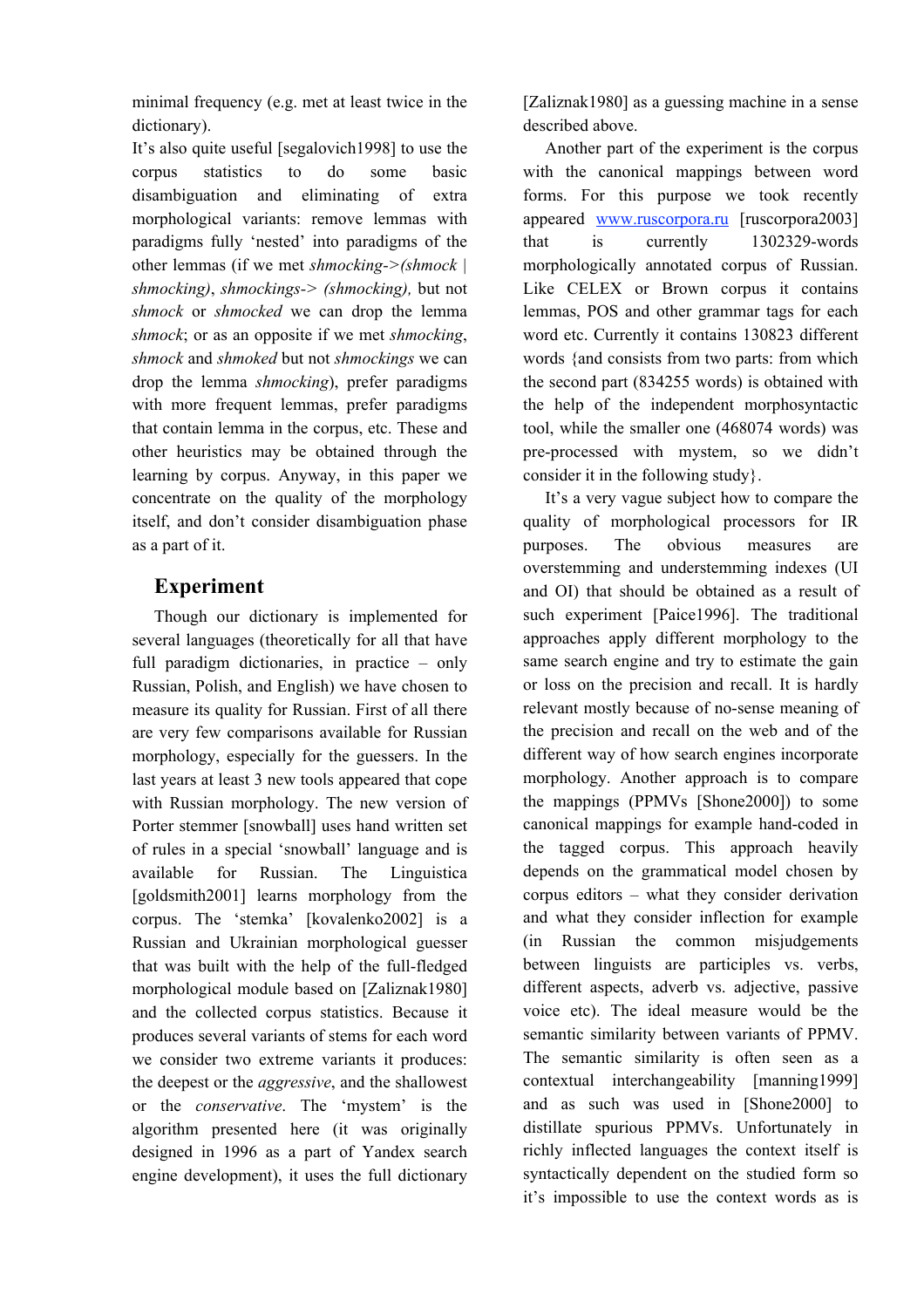without morphological processing. Another issue for this approach is that the corpus however big it is does not contain enough statistical information to expose the semantics scalable to the Web.

We propose here the following approach to measure the semantic similarity between variants of PPMV. If two different forms are close enough they must be close in terms of search results of a search engine (or even "The Search Engine" i.e. Google which is a good universal measure also because it doesn't use morphological processing). Modern search engines make heavy use from word statistics; generally they try to catch semantics as close as possible also through socio-metrics methods (e.g. link analysis) and all other possible sources of information. Also it seems a good help for a search engine to discover that the other forms of the submitted word produce surprisingly close results. Let us see for example how it can be applied to English. Say we have two stemmers: one collates *stockings* to *stock*, while other collates it to *stocking* and *stocks* to *stock*. So we take the first N (30) results from the Google listing and see that *stock* and *stocks* have a lot of common hosts (for example www.nasdaq.com), so do the *stocking/stockings* PPMV (for example www.stockingstore.com). The first PPMV (*stockings/stock*) doesn't have any common hosts of course. So let us call a semantic similarity of two different requests a number of hosts that are common in the first 30 items of both listings. But what requests we should use? Ideally we should have found out the most popular (say 3) requests containing the particular word form and compare them to the same requests with the PPMV variant instead. In this case we would see a realistic degree of similarity and would also catch more exactly what people mean by that or this word form (its "meaning"). Here for simplicity reasons we made only the single word requests.

We applied all available stemmers to www.ruscorpora.ru corpus and compared the obtained PPMVs from each stemmer to the canonical PPMVs from the corpus. The PPMV in our sense are all pairs that collate to the same

textual representation, a lemma or a stem. To lessen the sample set we left only word forms that are met in the corpus with frequencies from 10 to 100, which is close to best term specificity (10-100ppm).

| Module         | <b>Total PPMVs</b> | <b>PPMVs</b><br>with |  |
|----------------|--------------------|----------------------|--|
|                |                    | 10-100 freq.         |  |
| Canonical      | 484462             | 70028                |  |
| Stemka         | 628154             | 82895                |  |
| (aggressive)   |                    |                      |  |
| Stemka         | 108248             | 18014                |  |
| (conservative) |                    |                      |  |
| Mystem         | 718216             | 93863                |  |
| Snowball       | 519262             | 72568                |  |
| Linguistica    | 575960             | 75515                |  |

Then we removed all the canonical PPMVs, i.e. those, that were taken directly from the www.ruscorpora.ru mappings. Thus we received separate PPMV listing both for added PPMVs and for deleted PPMVs for each stemmer. The idea here is to measure maximum effect that stemming has on the search engine, both positive and negative. In fact we see the corpus as a source of the new words and PPMVs (such as a daily crawl) and use the *semantic similarity* on whole index to find out how bad the PPMVs were that the particular stemmer added and how good those PPVMs were that the particular stemmer lost comparing to canonical PPMVs. So we took 30 most frequent forms and their PPMVs from each listing of added and lost PPMVs for each stemmer. Frequency was taken according to www.yandex.ru search log (51387 words of the July 2002 that have frequency more than 100 per a month).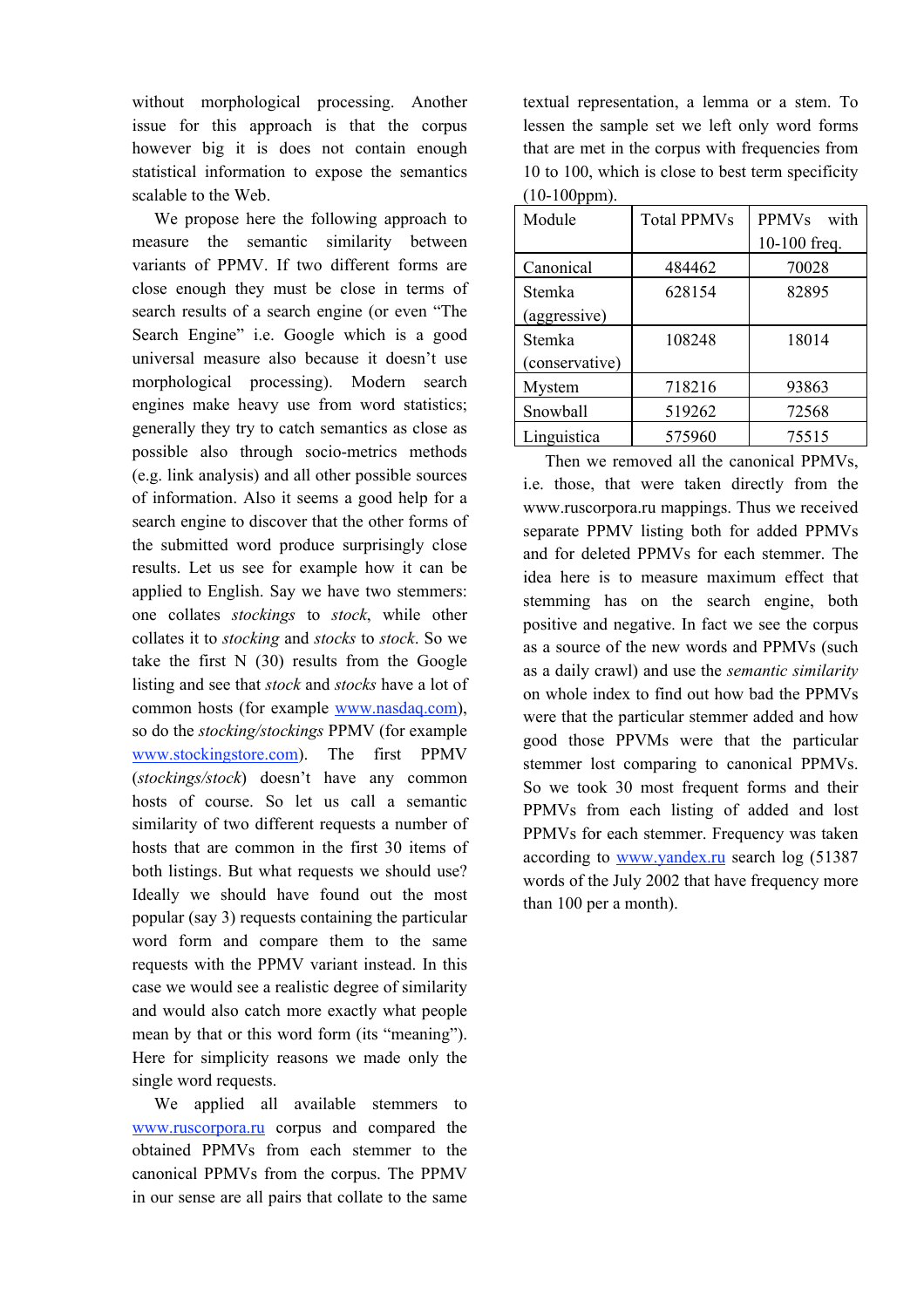| Module      | Added       | Host | Lost        | Host |
|-------------|-------------|------|-------------|------|
|             | <b>PPMV</b> | S    | <b>PPMV</b> | S    |
| stemka      | 136         | 46   | 1384        | 997  |
| conserv.    |             |      |             |      |
| stemka      | 787         | 210  | 493         | 269  |
| aggres.     |             |      |             |      |
| snowball    | 643         | 219  | 487         | 308  |
| linguistica | 953         | 175  | 648         | 585  |
| mystem      | 778         | 403  | 41          |      |

#### **Notes on Speed**

All the observed algorithms are written in C++ without use of virtual functions and templates. For the 1600 MHz Pentium IV we measured speed on the 1 million of unique word forms. The results are presented in the following table:

| Algorithm | Thousands words per second |  |
|-----------|----------------------------|--|
| Snowball  | 180-190                    |  |
| Mystem    | 60-65                      |  |
| Stemka    | 380-390                    |  |

## **Discussion**

We tried to show here that the use of the whole available dictionary as a guessing rule outperforms both purely corpus inducted morphology and hand-written set of guessing rules. Though the number of extra PPMVs is bigger than in other algorithms, they are much more precise and rarely bring wrong associations. Also the number of lost associations is minimal. The purely corpus inducted morphology (Linguistica) showed the worst performance in terms of extra PPMVs and low number of its semantic associations. Deepest variant of stemka and snowball showed very similar results, despite the fact, that snowball is a hand-made set of rules and stemka is the learned by corpus suffix-stripping algoritym.

## **References**

- [1] [aspell], Aspell, http://aspell.sourceforge.net/, http://ftp.gnu.org/gnu/aspell/dict/
- [2] [belonogov1985]
- [3] [bosch1999], Memory-Based Morphological Analysis, A. v. d. Bosch, W. Daelemans, ACL'99, 1999
- [4] [cormen1990], Introduction to algorithms, Cormen, TH, Leiserson, CE, Rivest, RL, London: MIT Press, 1990
- [5] [daciuk2000], Incremental Construction of Minimal Acyclic Finite-State Automata, J. Daciuk; B. W. Watson; S. Mihov; R.E. Watson Computational Linguistics, Volume 26, Number 1, March 2000
- [6] [furnas1988], Information retrieval using a singular value decomposition model of latent semantic structure, G. W. Furnas, S. Deerwester, S. T. Dumais, T. K. Landauer, R. A. Harshman, L. A. Streeter, K. E. Lochbaum, 11th ACM SIGIR, 1988, Grenoble, France
- [7] [gaussier1999], Unsupervised learning of derivational morphology from inflectional lexicons, E. Gaussier, ACL'99 Workshop: Unsupervised Learning in Natural Language Processing, 1999
- [8] [goldsmith2001], Unsupervised learning of the morphology of a natural language, J. Goldsmith, Comp. Ling. 2001
- [9] [Google1998], Google Help: The Basics of Google Search, Google, http://www.google.com/help/basics.html
- [10] [gubin2002], Design of a Morphological Dictionary for a Search Engine, M. Gubin, Personal page, December 2002
- [11] [harman1991] How effective is suffixing? D. Harman, JASIS vol. 42, 1991
- [12] [heimstra2002], Term-Specific Smoothing for the Language Modelling Approach to Information Retrieval: The Importance of a Query Term, D. Hiemstra, 25th SIGIR, 2002
- [13] [Hull1996], Stemming Algorithms A Case Study for Detailed Evaluation, D. A. Hull (Rank Xerox Research Centre), JASIS vol. 47, 1996
- [14] [ispell], Ispell Dictionaries, http://fmgwww.cs.ucla.edu/fmg-members/geoff/ispelldictionaries.html
- [15] [jacquemin1997] Guessing morphology from terms and corpora, C. Jacquemin, SIGIR'97